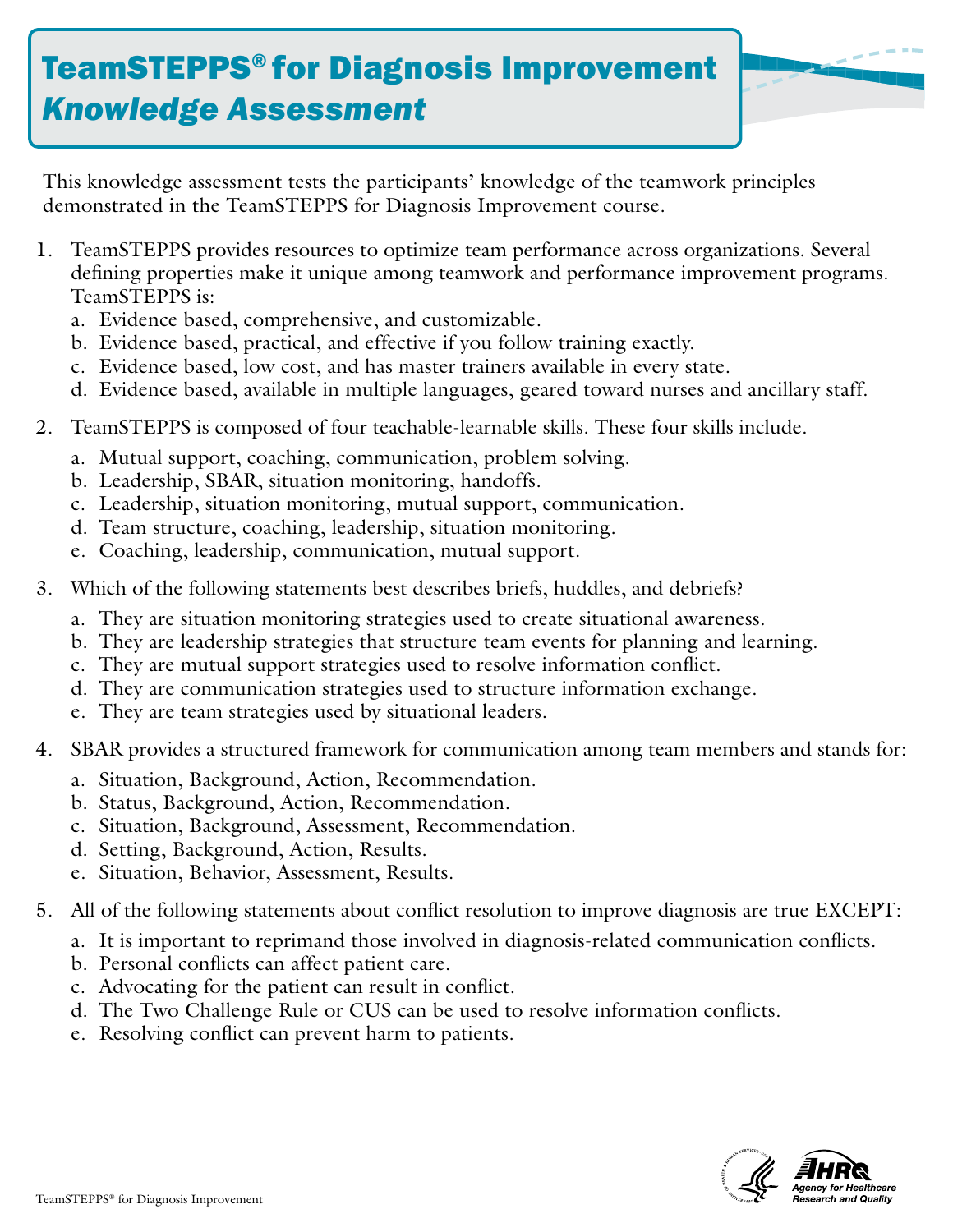- 6. A medical assistant corrects a lab value misstatement made by the physician to a patient, but the physician ignores the correction. What should the MA do in this situation?
	- a. Dismiss the incident because the physician is in charge.
	- b. Voice his or her concern a second time, more forcefully, to ensure the correction is heard.
	- c. Write up the physician using the online reporting system.
	- d. Arrange a meeting with their supervisor to report the incident.
	- e. Quit and go to work somewhere else where their voice is respected.
- 7. TeamSTEPPS To Improve Diagnosis uses the National Academy of Medicine definition of diagnostic error: "the failure to establish an accurate and timely explanation of the patient's health problem(s) or communicate that explanation to the patient." Using this definition, which of the following may be considered a diagnostic error?
	- a. Two days after an emergency department visit due to a bicycle accident, a patient receives a call that says to contact an orthopedic physician; a wrist fracture was just discovered on an x ray taken when they presented at the ER.
	- b. Mrs. Jones goes in for her annual mammogram and is asked if she followed up on the exam from last year, which showed a small suspicious mass. Mrs. Jones says she was never notified about the suspicious mass and it was not mentioned by her primary physician.
	- c. Mr. Godfrey, 58 years old and a former construction worker, has a long history of intermittent back pain that has been attributed to arthritis and treated with anti-inflammatory medications by his primary care provider. One Saturday morning, Mr. Godfrey drops dead as he is getting ready for the day's activities. Autopsy confirms Mr. Godfrey died from a ruptured abdominal aortic aneurysm.
	- d. All of the above.
	- e. None of the above.
- 8. The \_\_\_\_\_\_\_\_\_\_\_\_\_\_\_ is always at the center of the diagnostic team.
	- a. Primary care physician
	- b. Nurse/nurse practitioner
	- c. Patient
	- d. Administrator/manager
	- e. Surgeon
- 9. Causes of diagnostic error may include:
	- a. Poor clinical reasoning.
	- b. Lack of reliable test results.
	- c. Incomplete communication between patients, families, and clinicians.
	- d. All of the above.
	- e. None of the above.
- 10. Diagnostic error is:
	- a. Common, harmful.
	- b. Costly and often preventable.
	- c. A problem in hospitals but rare in outpatient settings.
	- d. A & B.
	- e. All of the above.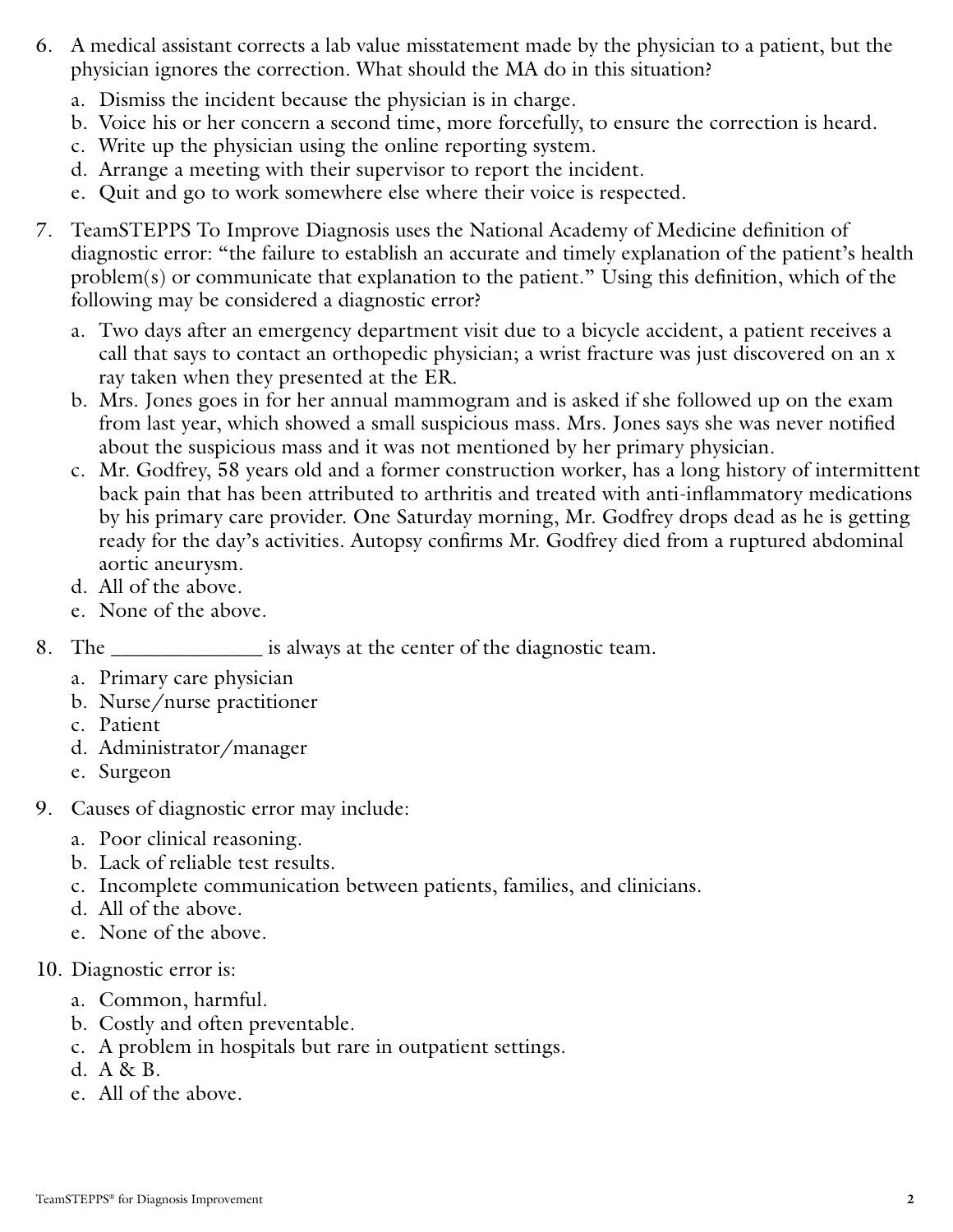- 11. Leader attributes for diagnosis include:
	- a. Humility.
	- b. Clinical skill.
	- c. Experience.
	- d. Flexibility.
	- e. A. & D.

## 12. Reflective practice:

- a. Is a tool designed for individuals who have made a diagnostic error.
- a. Is part of the improvement process.
- b. Involves conscious consideration and analysis of beliefs and actions for the purpose of learning.
- c. B. & C.
- d. A. & B.
- 13. Inappropriate testing, wrong treatments, and diagnosis-related malpractice lawsuits result in expenses of over:
	- a. \$200 billion per year.
	- b. \$ 75 billion per year.
	- c. \$100 billion per year.
	- d. \$ 100 million per year.
	- e. None of the above.

## 14. What do we know about diagnostic process breakdowns?

- a. They are real and common.
- b. They are sometimes harmful.
- c. Consequences may include lawsuits, business losses, and adverse media coverage.
- d. They often result in provider burnout, increased errors, and workforce reduction.
- e. All of the above.

## 15. Ask, Listen, and Act are components of:

- a. Huddles.
- b. Reflective Practice.
- c. Briefs.
- d. Mutual Support.
- e. Situation Monitoring.
- 16. Several types of teams participate in the diagnostic process. Which of the following is true about the diagnostic "core team"?
	- a. The diagnostic core team consists of team leaders and team members who are involved in the direct care of the patient.
	- b. The diagnostic core team is clinicians who are responsible for day-to-day diagnostic management and coordination functions.
	- c. The diagnostic core team leadership is dynamic; leaders are required to take on different roles at various points in the plan of care.
	- d. A. & C.
	- e. All of the above.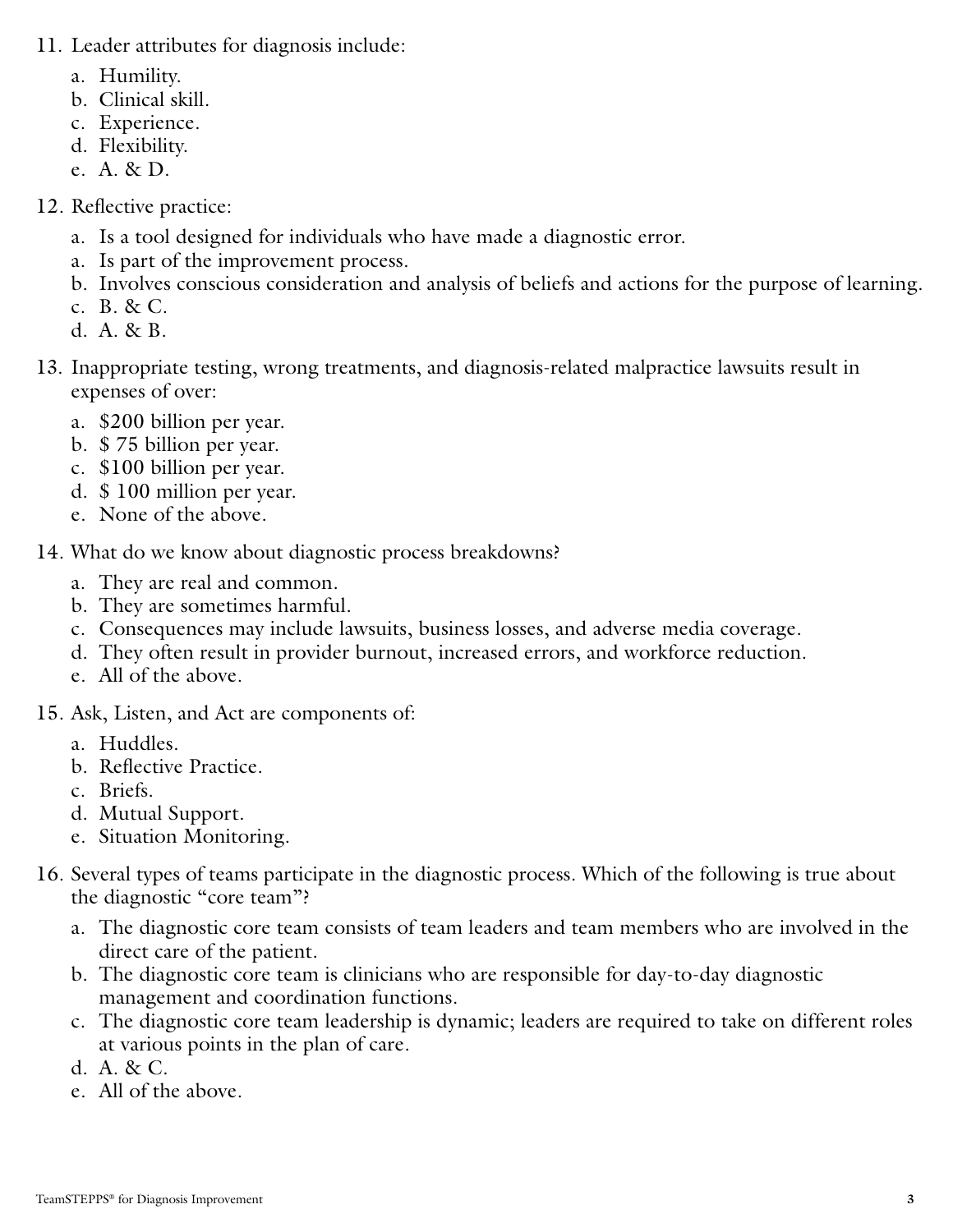- 17. SBAR is a communication tool that can be used:
	- a. To communicate with patients.
	- b. To communicate among providers in a practice or care unit.
	- c. To communicate with referring providers.
	- d. None of the above.
	- e. All of the above.

18. The five "Whats" of diagnostic reflective practice include:

- a. What do I know, what are the alternatives, what information would help, what are the consequences, what are the next steps.
- b. What is the problem, what are solutions, what has already been tried, what am I concerned about, what are the next steps.
- c. What am I concerned about, what do I know, what information do I need, what has already been tried, what are the next steps.
- d. What do I know, what information is missing, what can I do to obtain missing information, what has already been tried, what are the next steps.
- e. What is the problem, what are the consequences, what help do I need, what has been tried, what are next steps.
- 19. Mutual support in the diagnostic process may include:
	- a. Use of assertive statements to raise concerns and suggestions to authority.
	- b. Use of the Two Challenge Rule to ensure that your concern has been heard.
	- c. Use of chain of command when concerns are not responded to acceptably.
	- d. All of the above.
	- e. None of the above.
- 20. The Diagnostic Team Assessment Tool is completed by each course participant after the course introduction in order to:
	- a. Identify who should lead the diagnostic team.
	- b. Assess knowledge and skill of individual team members.
	- c. Assess maturity phase in your practice setting and identify strengths and opportunities to increase teamwork, set priorities, and develop action plans to enhance communication for diagnostic improvement.
	- d. Clarify what your diagnostic team structure should be.
	- e. Recognize units with the highest diagnostic team skills so they can role model and mentor other units.